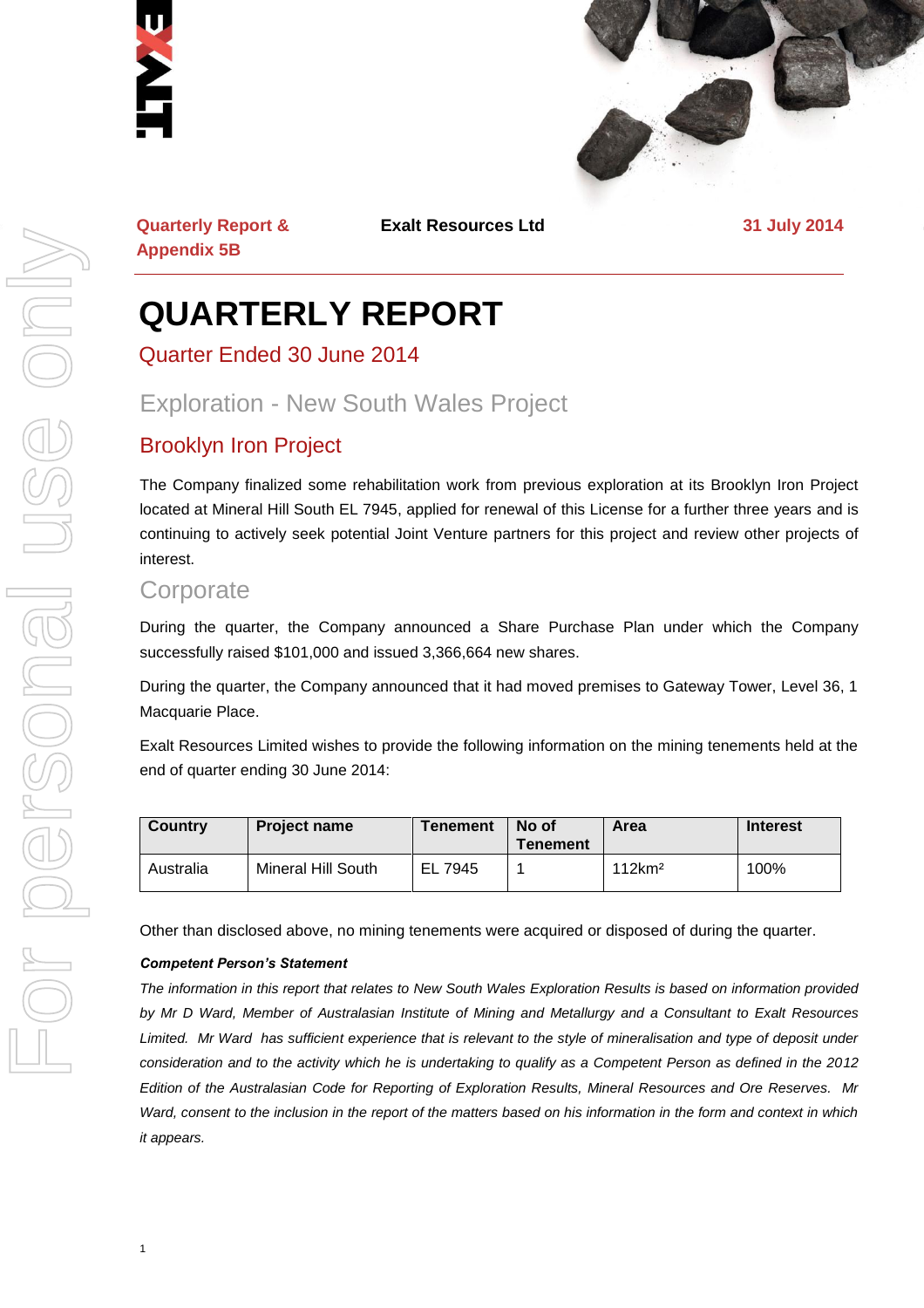

# **Appendix 5B**

## Mining exploration entity quarterly report

Introduced 01/07/96 Origin Appendix 8 Amended 01/07/97, 01/07/98, 30/09/01, 01/06/10, 17/12/10

Name of entity

#### EXALT RESOURCES LTD

ABN Quarter ended ("current quarter")

17 145 327 617 30 June 2014

#### Consolidated statement of cash flows

|                                            |                                                                                             | Current quarter | Year to date |
|--------------------------------------------|---------------------------------------------------------------------------------------------|-----------------|--------------|
| Cash flows related to operating activities |                                                                                             | \$A'000         | (12 months)  |
|                                            |                                                                                             |                 | \$A'000      |
| 1.1                                        | Receipts from product sales and related<br>debtors                                          |                 |              |
| 1.2                                        | Payments for (a) exploration & evaluation<br>(b) development<br>(c) production              |                 | (644)        |
|                                            | (d) administration                                                                          | (162)           | (1,780)      |
| 1.3                                        | Dividends received                                                                          |                 |              |
| 1.4                                        | Interest and other items of a similar nature<br>received                                    | 2               | 29           |
| 1.5                                        | Interest and other costs of finance paid                                                    | (4)             | (17)         |
| 1.6                                        | Income taxes paid                                                                           |                 |              |
| 1.7                                        | Other (provide details if material)                                                         |                 |              |
|                                            | Settlement for Corpac and ODNI vendors                                                      |                 | (325)        |
|                                            |                                                                                             | (164)           | (2,737)      |
|                                            | <b>Net Operating Cash Flows</b>                                                             |                 |              |
|                                            |                                                                                             |                 |              |
|                                            | Cash flows related to investing activities                                                  |                 |              |
| 1.8                                        | Payment for purchases of:                                                                   |                 |              |
|                                            | (a) prospects                                                                               |                 | (27)         |
|                                            | (b) ODNI prospect                                                                           |                 |              |
|                                            | (c) other fixed assets                                                                      |                 | (3)          |
| 1.9                                        | Proceeds from sale of:<br>(a) prospects<br>(b) equity investments<br>(c) other fixed assets |                 |              |
| 1.10                                       | Loans to other entities                                                                     |                 |              |
| 1.11                                       | Loans repaid by other entities                                                              |                 |              |
| 1.12                                       | Other (provide details if material)                                                         |                 |              |
|                                            | Net investing cash flows                                                                    |                 | (30)         |
| 1.13                                       | Total operating and investing cash flows<br>(carried forward)                               | (164)           | (2,767)      |

г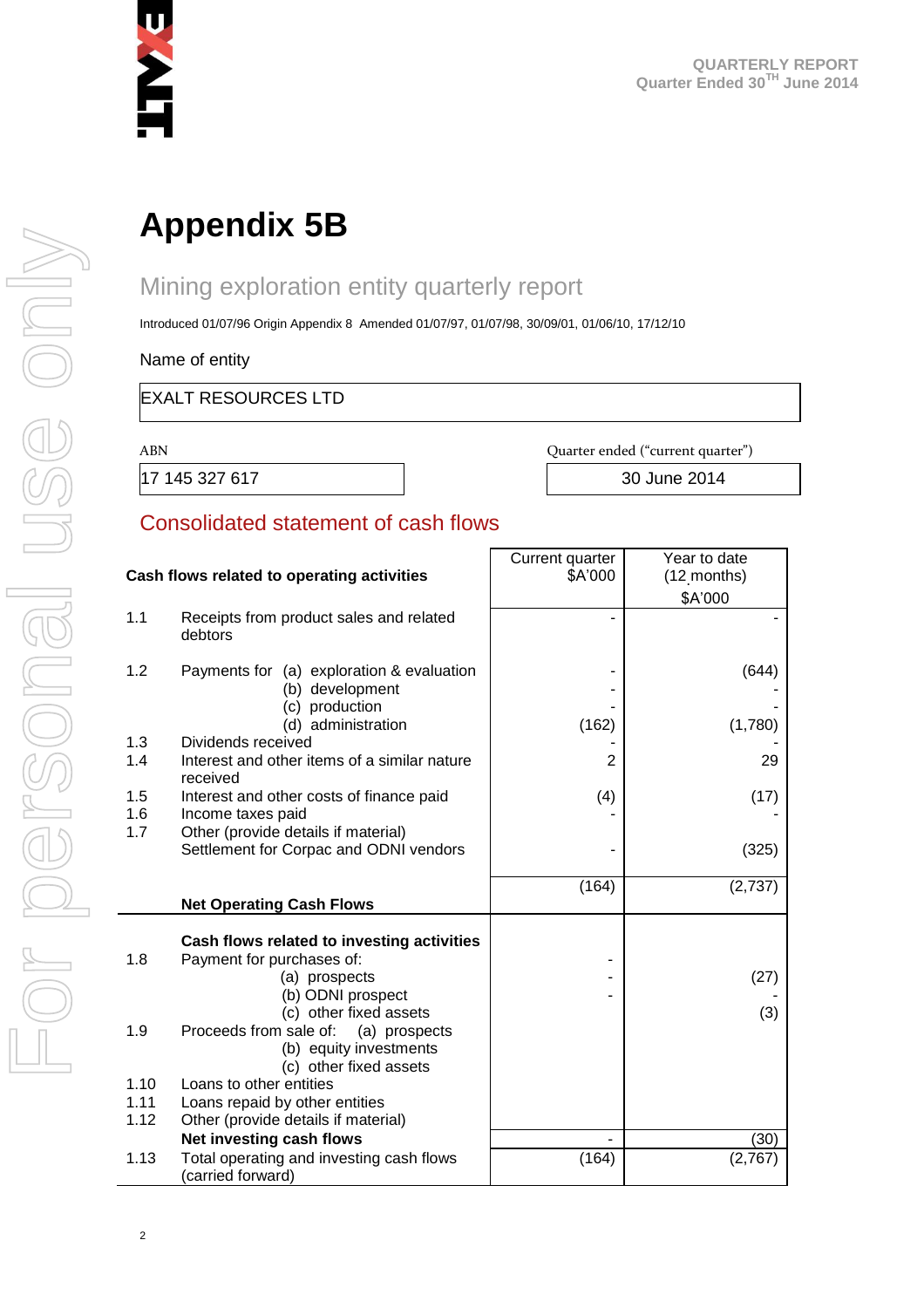

| 1.13 | Total operating and investing cash flows<br>(brought forward) | (164) | (2,767) |
|------|---------------------------------------------------------------|-------|---------|
|      | Cash flows related to financing activities                    |       |         |
| 1.14 | Proceeds from issues of shares, options,<br>etc.              | 101   | 101     |
| 1.15 | Proceeds from sale of forfeited shares                        |       |         |
| 1.16 | Proceeds from borrowings                                      |       |         |
| 1.17 | Repayment of borrowings                                       |       |         |
| 1.18 | Dividends paid                                                |       |         |
| 1.19 | Other (provide details if material)                           |       |         |
|      | Capital raising costs                                         |       |         |
|      | Net financing cash flows                                      | 101   | 101     |
|      | Net increase (decrease) in cash held                          | (63)  | (2,666) |
| 1.20 | Cash at beginning of quarter/year to date                     | 371   | 2,974   |
| 1.21 | Exchange rate adjustments to item 1.20                        |       |         |
| 1.22 | Cash at end of quarter                                        | 308   | 308     |

#### Payments to directors of the entity and associates of the directors

|      |                                                                  | Curent quarter |
|------|------------------------------------------------------------------|----------------|
|      |                                                                  | \$A'000        |
| 1.23 | Aggregate amount of payments to the parties included in item 1.2 | Nil            |
| 1.24 | Aggregate amount of loans to the parties included in item 1.10   |                |
| 1.25 | Explanation necessary for an understanding of the transactions   |                |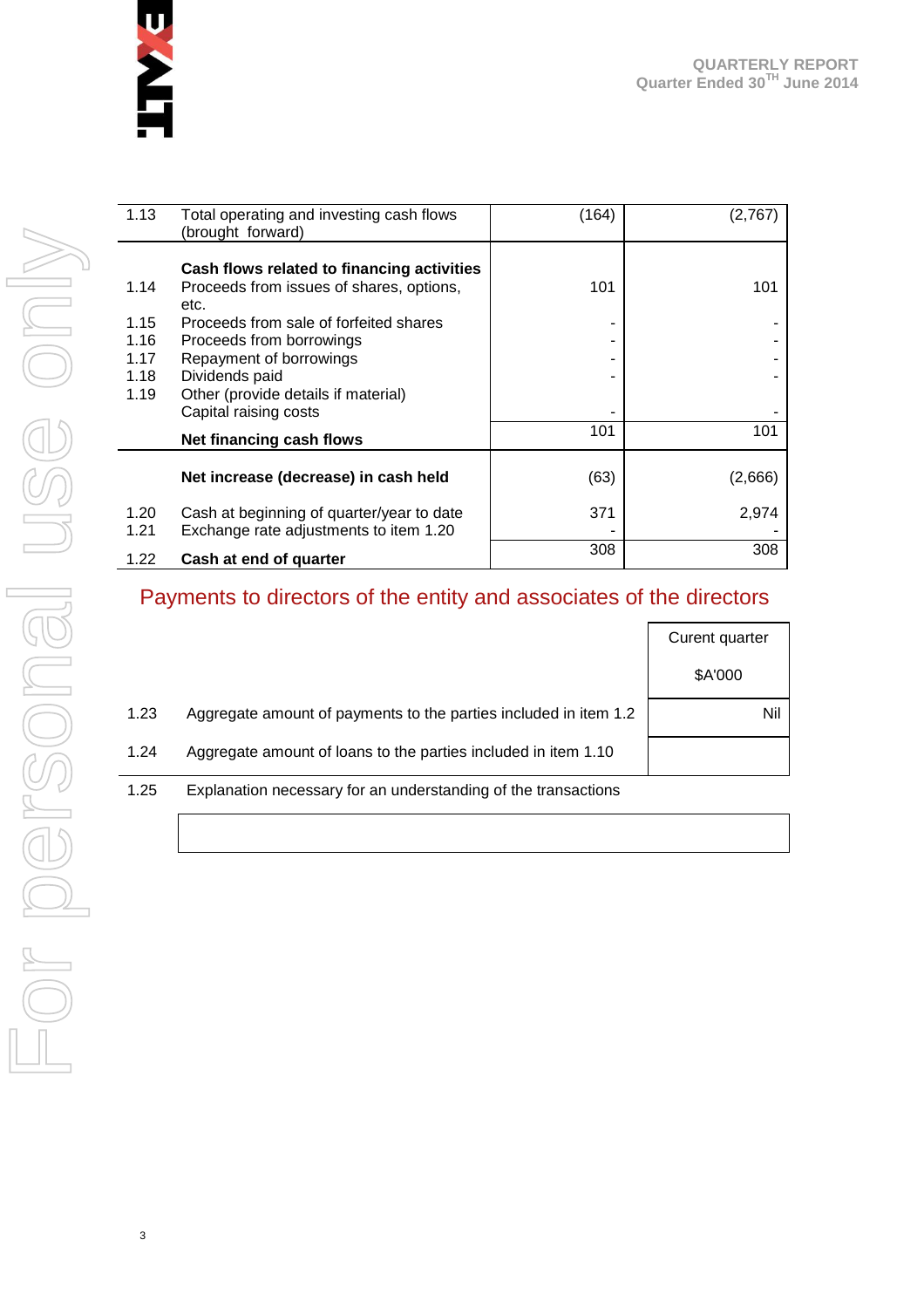

#### Non-cash financing and investing activities

2.1 Details of financing and investing transactions which have had a material effect on consolidated assets and liabilities but did not involve cash flows

nil

2.2 Details of outlays made by other entities to establish or increase their share in projects in which the reporting entity has an interest

nil

4

#### Financing facilities available

*Add notes as necessary for an understanding of the position.*

Amount available \$A'000 Amount used \$A'000 3.1 Loan facilities - - 3.2 Credit standby arrangements and  $\overline{a}$  -  $\overline{a}$  -  $\overline{a}$  -  $\overline{a}$  -  $\overline{a}$ 

#### Estimated cash outflows for next quarter

|     |                            | $A'$ 000                 |
|-----|----------------------------|--------------------------|
| 4.1 | Exploration and evaluation | 30                       |
| 4.2 | Development                | $\overline{\phantom{0}}$ |
| 4.3 | Production                 | $\overline{\phantom{0}}$ |
| 4.4 | Administration             | 90                       |
|     | <b>Total</b>               | 120                      |
|     |                            |                          |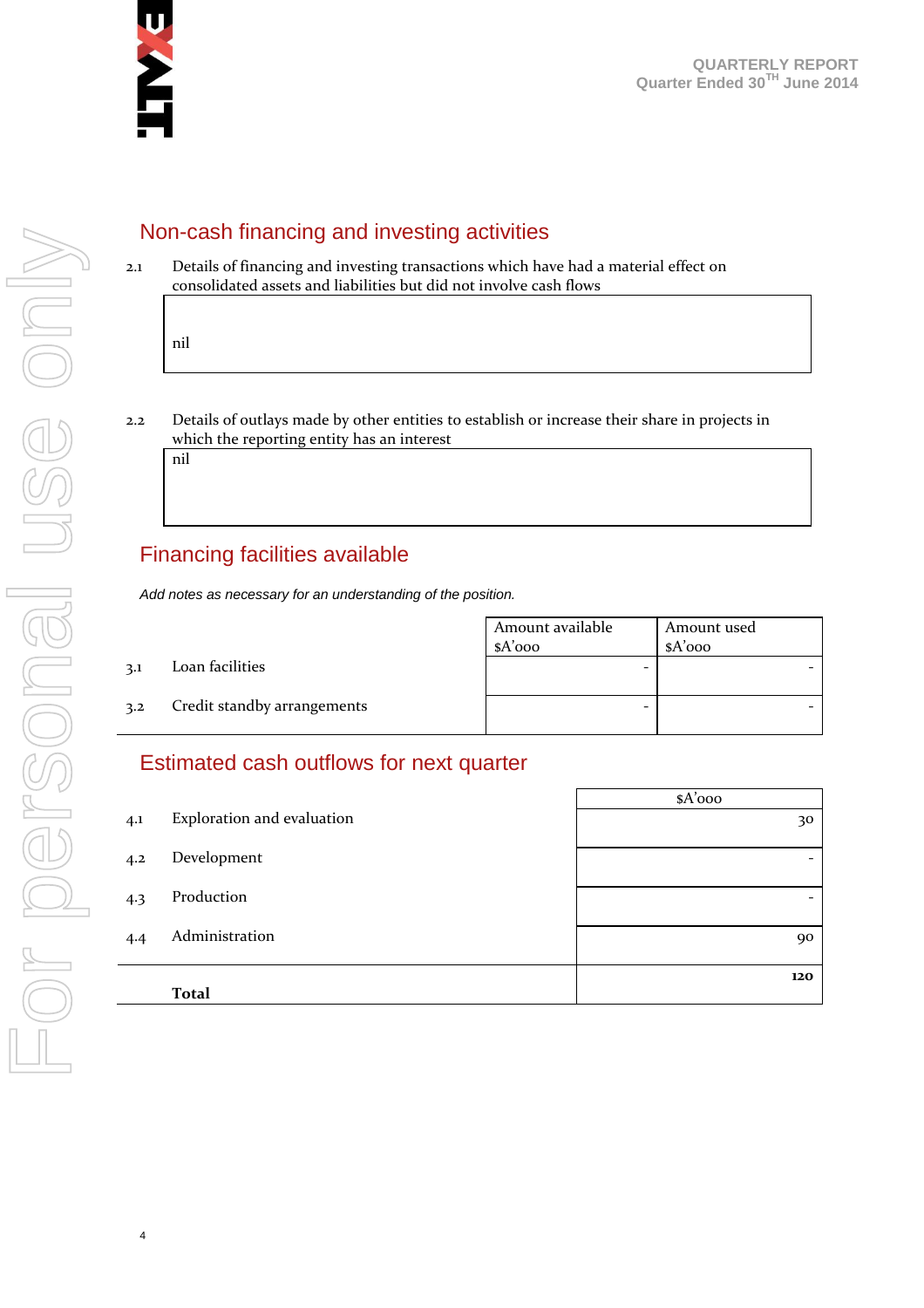

### Reconciliation of cash

| Reconciliation of cash at the end of the quarter (as<br>shown in the consolidated statement of cash flows)<br>to the related items in the accounts is as follows. |                                           | Current quarter<br>$A'$ 000 | Previous quarter<br>$A'$ 000 |
|-------------------------------------------------------------------------------------------------------------------------------------------------------------------|-------------------------------------------|-----------------------------|------------------------------|
| 5.1                                                                                                                                                               | Cash on hand and at bank                  | 308                         | Q                            |
| 5.2                                                                                                                                                               | Deposits at call                          |                             | 362                          |
| 5.3                                                                                                                                                               | Bank overdraft                            |                             |                              |
| 5.4                                                                                                                                                               | Other (provide details)                   |                             |                              |
|                                                                                                                                                                   | Total: cash at end of quarter (item 1.22) | 308                         | 371                          |

#### Changes in interests in mining tenements

|     |                                                                        | Tenement<br>reference | Nature of interest<br>(note (2)) | Interest at<br>beginning<br>of quarter | Interest<br>at end of<br>quarter |
|-----|------------------------------------------------------------------------|-----------------------|----------------------------------|----------------------------------------|----------------------------------|
| 6.1 | Interests in mining<br>tenements<br>relinquished, reduced<br>or lapsed | Nil                   |                                  |                                        |                                  |
| 6.2 | Interests in mining<br>tenements acquired or<br>increased              | Nil                   |                                  |                                        |                                  |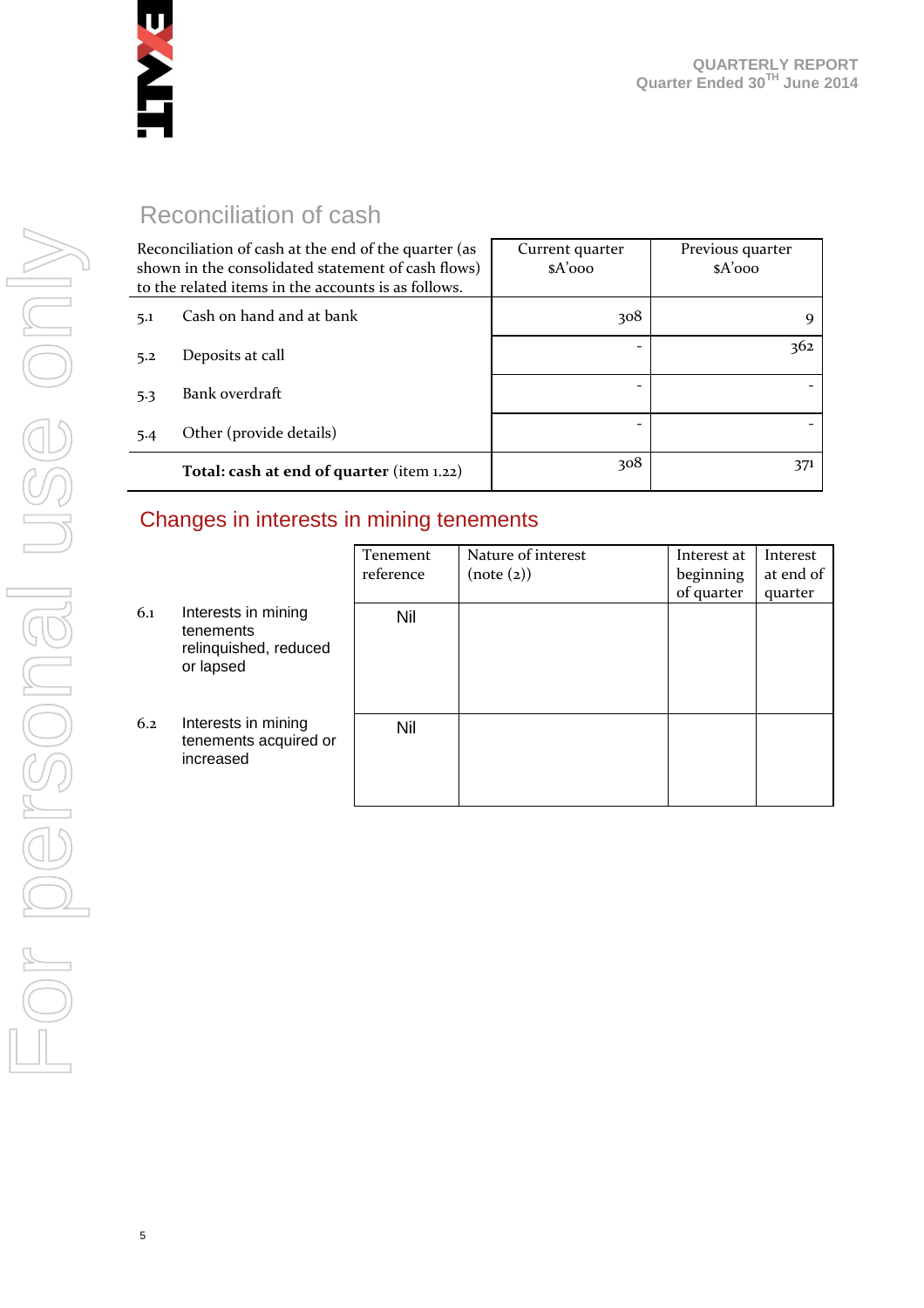

#### Issued and quoted securities at end of current quarter

*Description includes rate of interest and any redemption or conversion rights together with prices and dates.*

|      |                                                                                                                                      | Total<br>number | Number<br>quoted | Issue price per<br>security (cents)             | Amount paid up per<br>security (cents)             |
|------|--------------------------------------------------------------------------------------------------------------------------------------|-----------------|------------------|-------------------------------------------------|----------------------------------------------------|
| 7.1  | <b>Preference</b><br>*securities<br>(description)                                                                                    | Nil             |                  |                                                 |                                                    |
| 7.2  | Changes during quarter<br>(a) Increases through<br>issues<br>(b) Decreases through<br>returns of capital, buy-<br>backs, redemptions |                 |                  |                                                 |                                                    |
| 7.3  | +Ordinary securities                                                                                                                 | 76,571,958      | 76,571,958       |                                                 |                                                    |
| 7.4  | Changes during quarter<br>(a) Increases through<br>issues<br>(b) Decreases through<br>returns of capital, buy-<br>backs              | 3,366,664       | 3,366,664        | \$0.03                                          | \$0.03                                             |
| 7.5  | +Convertible debt<br>securities<br>(description)                                                                                     | Nil             |                  |                                                 |                                                    |
| 7.6  | Changes during quarter<br>(a) Increases through<br>issues<br>(b) Decreases through<br>securities matured,<br>converted               |                 |                  |                                                 |                                                    |
| 7.7  | <b>Options</b> (description<br>and conversion<br>factor)                                                                             | 26,008,568      | 16,008,568       | Exercise price<br>~16.0M~\$0.20<br>10.0M \$0.20 | Expiry date<br>31 December 2015<br>6 December 2014 |
| 7.8  | Issued during quarter                                                                                                                | Nil             | Nil              |                                                 |                                                    |
| 7.9  | <b>Exercised during</b><br>quarter                                                                                                   | Nil             |                  |                                                 |                                                    |
| 7.10 | <b>Expired during</b><br>quarter                                                                                                     | Nil             |                  |                                                 |                                                    |
| 7.11 | <b>Performance</b><br><b>Shares</b><br>(totals only)                                                                                 | <b>NIL</b>      |                  |                                                 |                                                    |
| 7.12 | <b>Unsecured notes</b><br>(totals only)                                                                                              |                 |                  |                                                 |                                                    |